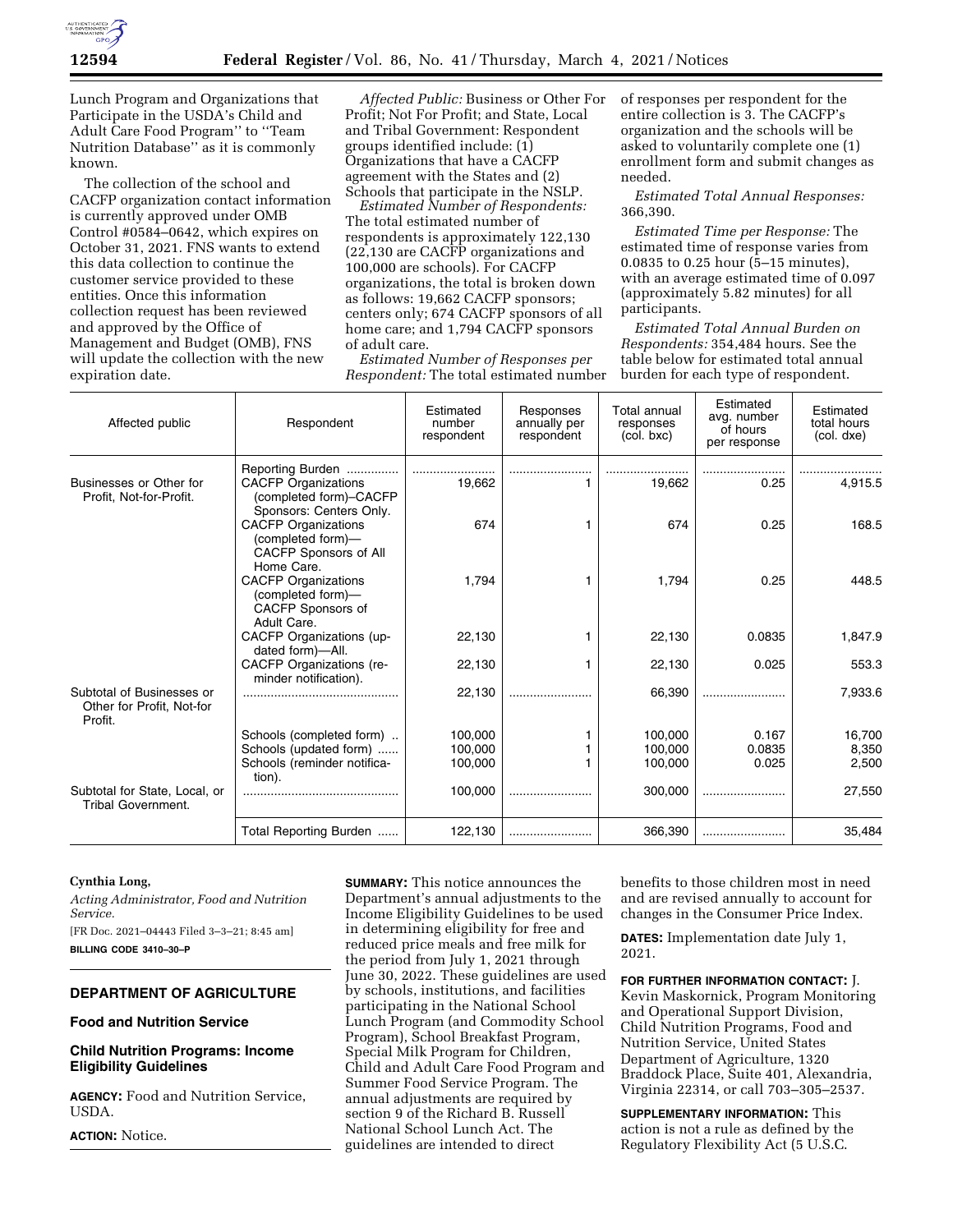601–612) and thus is exempt from the provisions of that Act.

In accordance with the Paperwork Reduction Act of 1995 (44 U.S.C. 3507), no recordkeeping or reporting requirements have been included that are subject to approval from the Office of Management and Budget.

This notice has been determined to be not significant and was not reviewed by the Office of Management and Budget in conformance with Executive Order 12866.

The affected programs are listed in the Assistance Listings (*[https://](https://beta.sam.gov/) [beta.sam.gov/](https://beta.sam.gov/)*) under No. 10.553, No. 10.555, No. 10.556, No. 10.558, and No. 10.559 and are subject to the provisions of Executive Order 12372, which requires intergovernmental consultation with State and local officials. (See 2 CFR part 415).

## **Background**

Pursuant to sections 9(b)(1) and 17(c)(4) of the Richard B. Russell National School Lunch Act (42 U.S.C. 1758(b)(1) and 42 U.S.C. 1766(c)(4)), and sections  $3(a)(6)$  and  $4(e)(1)(A)$  of the Child Nutrition Act of 1966 (42 U.S.C. 1772(a)(6) and 1773(e)(1)(A)), the Department annually issues the Income Eligibility Guidelines for free and reduced price meals for the National School Lunch Program (7 CFR part 210), the Commodity School Program (7 CFR part 210), School Breakfast Program (7 CFR part 220), Summer Food Service Program (7 CFR part 225) and Child and Adult Care Food Program (7 CFR part 226) and the guidelines for free milk in the Special Milk Program for Children (7 CFR part 215). These eligibility guidelines are based on the Federal income poverty guidelines and are stated by household size. The guidelines are used to determine eligibility for free and reduced price meals and free milk

in accordance with applicable program rules.

# **Definition of Income**

In accordance with the Department's policy as provided in the Food and Nutrition Service publication Eligibility Manual for School Meals, ''income,'' as the term is used in this notice, means income before any deductions such as income taxes, Social Security taxes, insurance premiums, charitable contributions, and bonds. It includes the following: (1) Monetary compensation for services, including wages, salary, commissions or fees; (2) net income from nonfarm self-employment; (3) net income from farm self-employment; (4) Social Security; (5) dividends or interest on savings or bonds or income from estates or trusts; (6) net rental income; (7) public assistance or welfare payments; (8) unemployment compensation; (9) government civilian employee or military retirement, or pensions or veterans payments; (10) private pensions or annuities; (11) alimony or child support payments; (12) regular contributions from persons not living in the household; (13) net royalties; and (14) other cash income. Other cash income would include cash amounts received or withdrawn from any source including savings, investments, trust accounts and other resources that would be available to pay the price of a child's meal.

Income", as the term is used in this notice, does *not* include any income or benefits received under any Federal programs that are excluded from consideration as income by any statutory prohibition. Furthermore, the value of meals or milk to children shall not be considered as income to their households for other benefit programs in accordance with the prohibitions in section 12(e) of the Richard B. Russell National School Lunch Act and section 11(b) of the Child Nutrition Act of 1966 (42 U.S.C. 1760(e) and 1780(b)).

## **The Income Eligibility Guidelines**

The following are the Income Eligibility Guidelines to be effective from July 1, 2021 through June 30, 2022. The Department's guidelines for free meals and milk and reduced price meals were obtained by multiplying the year 2021 Federal income poverty guidelines by 1.30 and 1.85, respectively, and by rounding the result upward to the next whole dollar.

This notice displays only the annual Federal poverty guidelines issued by the Department of Health and Human Services because the monthly and weekly Federal poverty guidelines are not used to determine the Income Eligibility Guidelines. The chart details the free and reduced price eligibility criteria for monthly income, income received twice monthly (24 payments per year); income received every two weeks (26 payments per year) and weekly income.

Income calculations are made based on the following formulas: Monthly income is calculated by dividing the annual income by 12; twice monthly income is computed by dividing annual income by 24; income received every two weeks is calculated by dividing annual income by 26; and weekly income is computed by dividing annual income by 52. All numbers are rounded upward to the next whole dollar. The numbers reflected in this notice for a family of four in the 48 contiguous States, the District of Columbia, Guam and the territories represent an increase of 1.1 percent over last year's level for a family of the same size.

**Authority:** Section 9(b)(1) of the Richard B. Russell National School Lunch Act (42 U.S.C. 1758(b)(1)(A)).

**BILLING CODE 3410–30–P**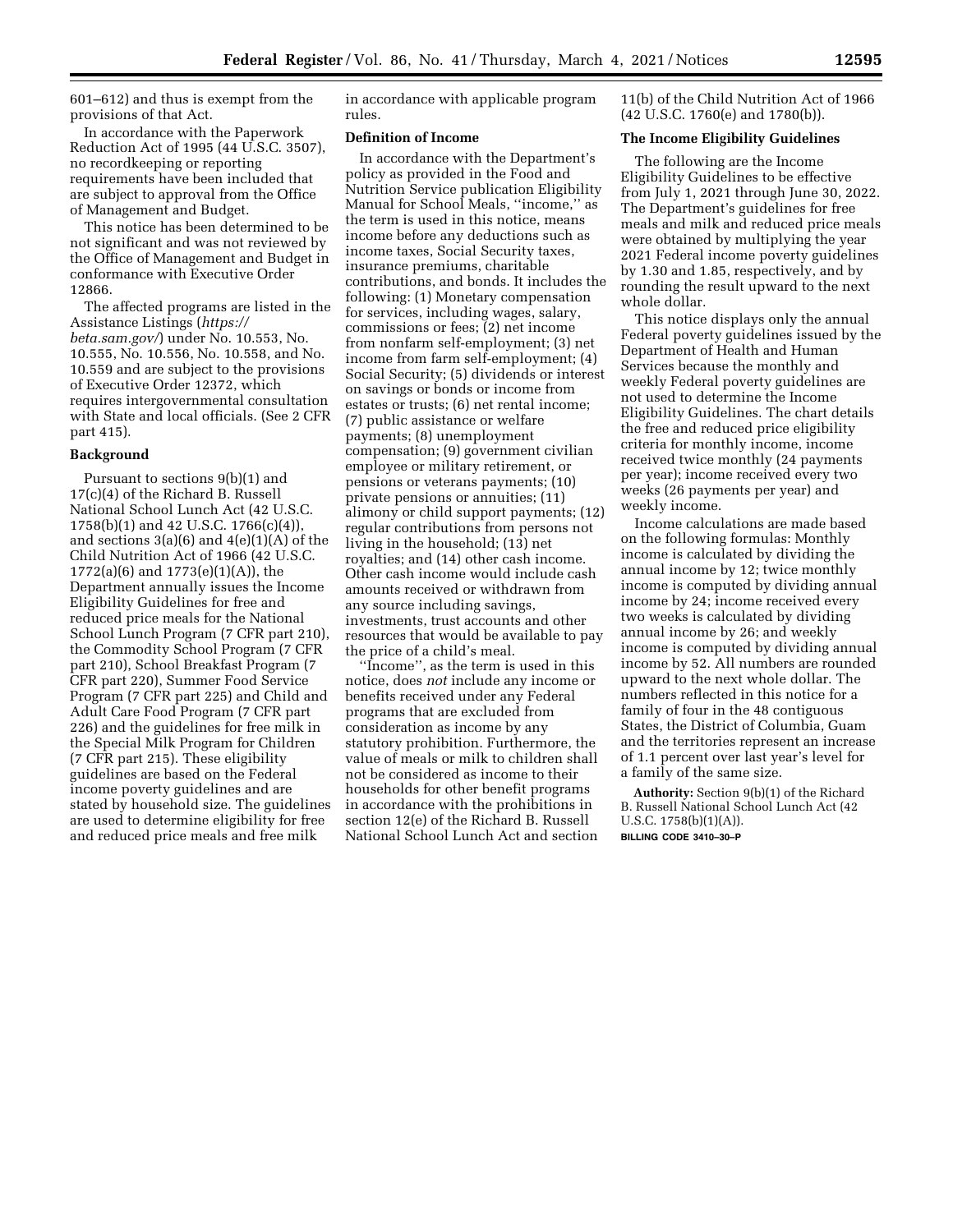| 12596 |  |  | Federal Register / Vol. 86, No. 41 / Thursday, March 4, 2021 / Notices |
|-------|--|--|------------------------------------------------------------------------|
|       |  |  |                                                                        |
|       |  |  |                                                                        |

|                                                                                                                                                                                                                                                                                                                                                                                                                                                                                                                                                                                                                                                                                                                                                  |                                      |                                                                   |         |                          |                                      | <b>NOOME ELGENTY GUIDELINES</b> |        |                |                    |                                     |                  |
|--------------------------------------------------------------------------------------------------------------------------------------------------------------------------------------------------------------------------------------------------------------------------------------------------------------------------------------------------------------------------------------------------------------------------------------------------------------------------------------------------------------------------------------------------------------------------------------------------------------------------------------------------------------------------------------------------------------------------------------------------|--------------------------------------|-------------------------------------------------------------------|---------|--------------------------|--------------------------------------|---------------------------------|--------|----------------|--------------------|-------------------------------------|------------------|
|                                                                                                                                                                                                                                                                                                                                                                                                                                                                                                                                                                                                                                                                                                                                                  |                                      |                                                                   |         | Effective from           |                                      | July 1, 2021                    | đ,     | June 30, 2022  |                    |                                     |                  |
|                                                                                                                                                                                                                                                                                                                                                                                                                                                                                                                                                                                                                                                                                                                                                  | FEDERAL POVERTY<br><b>GUIDELINES</b> |                                                                   |         | REDUCED PRICE MEALS-185% |                                      |                                 |        |                | FREE MEALS - 130 % |                                     |                  |
| HOUSEHOLD<br><b>SZE</b>                                                                                                                                                                                                                                                                                                                                                                                                                                                                                                                                                                                                                                                                                                                          | ANNUAL                               | <b>ANNUAL</b>                                                     | MONTHLY | <b>MONTH</b>             | <b>INVICE PER EVERY TWO</b><br>WEEKS | WEEKLY                          | ANNUAL | <b>MONTHLY</b> | <b>MONTH</b>       | <b>IVACE PER EVERY TWO</b><br>WEEKS | WEBCY            |
|                                                                                                                                                                                                                                                                                                                                                                                                                                                                                                                                                                                                                                                                                                                                                  |                                      | 48 CONTIGUOUS STATES, DISTRICT OF COLUMBIA, GUAM, AND TERRITORIES |         |                          |                                      |                                 |        |                |                    |                                     |                  |
| $\frac{1}{2}$                                                                                                                                                                                                                                                                                                                                                                                                                                                                                                                                                                                                                                                                                                                                    | 12,880                               |                                                                   | 1,986   | 93                       | 917                                  | 459                             | 16,744 | 1,396          | 698                | 644                                 | $\frac{22}{3}$   |
| $\begin{array}{c} \hline \mathbf{2} & \cdots \end{array}$                                                                                                                                                                                                                                                                                                                                                                                                                                                                                                                                                                                                                                                                                        | 17,420                               | 23,828<br>32,227                                                  | 2,686   | 1,343                    | 1,240                                | 620                             | 22,646 | 1,888          | 944                | 871                                 | 436              |
| $\overline{\mathbf{3}}$                                                                                                                                                                                                                                                                                                                                                                                                                                                                                                                                                                                                                                                                                                                          | 21,960                               | 40,626                                                            | 3,386   | 1,693                    | 1,563                                | 281                             | 28,548 | 2,379          | 1,190              | 1,098                               | 549              |
| $\frac{1}{4}$                                                                                                                                                                                                                                                                                                                                                                                                                                                                                                                                                                                                                                                                                                                                    | 26,500                               | 49,025                                                            | 4,086   | 2,043                    | 1,886                                | 943                             | 34,450 | 2,871          | 1,436              | 1,325                               | 663              |
|                                                                                                                                                                                                                                                                                                                                                                                                                                                                                                                                                                                                                                                                                                                                                  | 31,040                               | 57,424                                                            | 4,786   | 2,393                    | 2,209                                | 1,105                           | 40,352 | 3,363          | 1,682              | 1,552                               | 776              |
| $\begin{array}{c} \bullet \end{array}$                                                                                                                                                                                                                                                                                                                                                                                                                                                                                                                                                                                                                                                                                                           | 35,580                               | 65,823                                                            | 5,486   | 2,743                    | 2,532                                | 1,266                           | 46,254 | 3,855          | 1,928              | 1.779                               | 890              |
|                                                                                                                                                                                                                                                                                                                                                                                                                                                                                                                                                                                                                                                                                                                                                  | 40,120                               | 74,222                                                            | 6,186   | $\sqrt{3,093}$           | $\frac{2.855}{2.855}$                | 1,428                           | 52,156 | 4,347          | 2,174              | 2,006                               | 8                |
| $\begin{array}{c}\n\bullet \\ \bullet \\ \bullet \\ \bullet\n\end{array}$                                                                                                                                                                                                                                                                                                                                                                                                                                                                                                                                                                                                                                                                        | 44,660                               | 82,621                                                            | 6,886   | 3,443                    | 3,178                                | 589                             | 58,058 | 4,839          | 2,420              | 2,233                               | 1,117            |
| For each add'l family<br>member, add                                                                                                                                                                                                                                                                                                                                                                                                                                                                                                                                                                                                                                                                                                             | 4,540                                | 8,399                                                             | 700     | $\overline{350}$         | 324                                  | 162                             | 5,902  | 492            | 246                | 27                                  | 114              |
|                                                                                                                                                                                                                                                                                                                                                                                                                                                                                                                                                                                                                                                                                                                                                  |                                      |                                                                   |         | ALASKA                   |                                      |                                 |        |                |                    |                                     |                  |
| $\begin{array}{c} \hline \mathbf{1} & \mathbf{1} \\ \mathbf{1} & \mathbf{1} \end{array}$                                                                                                                                                                                                                                                                                                                                                                                                                                                                                                                                                                                                                                                         | 16,090                               | 29,767                                                            | 2,481   | 1,241                    | 1,145                                | 573                             | 20,917 | 1,744          | 872                | 805                                 | 403              |
| $\begin{array}{c} \hline \mathbf{2} & \dots & \mathbf{1} \end{array}$                                                                                                                                                                                                                                                                                                                                                                                                                                                                                                                                                                                                                                                                            | 21,770                               | 40,275                                                            | 3,357   | 1,679                    | 1,550                                | 775                             | 28,301 | 2,359          | 1,180              | 1,089                               | 545              |
| $\begin{array}{c} \begin{array}{c} \hline \mathbf{3} & \hline \end{array} \end{array}$                                                                                                                                                                                                                                                                                                                                                                                                                                                                                                                                                                                                                                                           | 27,450                               | 50,783                                                            | 4,232   | 2,116                    | 1,954                                | 977                             | 35,685 | 2,974          | 1,487              | 1,373                               | 687              |
| $\frac{4 \cdots}{4}$                                                                                                                                                                                                                                                                                                                                                                                                                                                                                                                                                                                                                                                                                                                             | 33,130                               | 61,291                                                            | 5,108   | 2,554                    | 2,358                                | .179                            | 43,069 | 3,590          | 1,795              | 1,657                               | 829              |
|                                                                                                                                                                                                                                                                                                                                                                                                                                                                                                                                                                                                                                                                                                                                                  | 38,810                               | 71,799                                                            | 5,984   | 2,992                    | 2,762                                | $\overline{381}$                | 50,453 | 4,205          | 2,103              | 1,941                               | 971              |
| $\begin{array}{c} \bullet \end{array}$                                                                                                                                                                                                                                                                                                                                                                                                                                                                                                                                                                                                                                                                                                           | 44,490                               | 82,307                                                            | 6,859   | 3,430                    | 3,166                                | 1,583                           | 57,837 | 4,820          | 2,410              | 2,225                               | 1,113            |
|                                                                                                                                                                                                                                                                                                                                                                                                                                                                                                                                                                                                                                                                                                                                                  | 50,170                               | 92,815                                                            | 7,735   | 3,868                    | 3,570                                | 1,785                           | 65,221 | 5,436          | 2,718              | 2,509                               | 1,255            |
| 8                                                                                                                                                                                                                                                                                                                                                                                                                                                                                                                                                                                                                                                                                                                                                | 55,850                               | 103,323                                                           | 8,611   | 4,306                    | 3,974                                | 1,987                           | 72,605 | 6,051          | 3,026              | 2,793                               | 1,397            |
| For each add'l family<br>member, add                                                                                                                                                                                                                                                                                                                                                                                                                                                                                                                                                                                                                                                                                                             | 5,680                                | 10,508                                                            | 876     | 438                      | 405                                  | 203                             | 7,384  | 616            | 308                | 284                                 | 142              |
|                                                                                                                                                                                                                                                                                                                                                                                                                                                                                                                                                                                                                                                                                                                                                  |                                      |                                                                   |         | HAWAII                   |                                      |                                 |        |                |                    |                                     |                  |
| $\frac{1}{1}$                                                                                                                                                                                                                                                                                                                                                                                                                                                                                                                                                                                                                                                                                                                                    | 14,820                               | 27,417                                                            | 2,285   | 1,143                    | 1,055                                | 528                             | 19,266 | 1,606          | 803                | 741                                 | 371              |
| $\begin{array}{c}\n2 \\ \hline\n\end{array}$                                                                                                                                                                                                                                                                                                                                                                                                                                                                                                                                                                                                                                                                                                     | 20,040                               | 37,074                                                            | 3,090   | 1,545                    | 1,426                                | 713                             | 26,052 | 2,171          | 1,086              | 1.002                               | $\overline{501}$ |
| $\begin{array}{c} \n\bullet \quad \quad \quad \quad \bullet \quad \quad \quad \quad \bullet \quad \quad \bullet \quad \quad \bullet \quad \quad \bullet \quad \quad \bullet \quad \quad \bullet \quad \quad \bullet \quad \quad \bullet \quad \quad \bullet \quad \quad \bullet \quad \quad \bullet \quad \quad \bullet \quad \quad \bullet \quad \quad \bullet \quad \quad \bullet \quad \quad \bullet \quad \quad \bullet \quad \quad \bullet \quad \quad \bullet \quad \quad \bullet \quad \quad \bullet \quad \quad \bullet \quad \quad \bullet \quad \quad \bullet \quad \quad \bullet \quad \quad \bullet \quad \quad \bullet \quad \quad \bullet \quad \quad \bullet \quad \quad \bullet \quad \quad \bullet \quad \quad \bullet \quad \$ | 25,260                               | 46,731                                                            | 3,895   | 1,948                    | 1.798                                | 899                             | 32,838 | 2,737          | 1,369              | 1,263                               | 632              |
| $\frac{4}{2}$                                                                                                                                                                                                                                                                                                                                                                                                                                                                                                                                                                                                                                                                                                                                    | 30,480                               | 56,388                                                            | 4,699   | 2,350                    | 2,169                                | 1,085                           | 39,624 | 3,302          | 1,651              | 1.524                               | 762              |
| $\begin{bmatrix} \bullet & \cdots & \bullet \\ \bullet & \cdots & \bullet \end{bmatrix}$                                                                                                                                                                                                                                                                                                                                                                                                                                                                                                                                                                                                                                                         | 35,700                               | 66,045                                                            | 5,504   | 2,752                    | 2,541                                | 771                             | 46,410 | 3,868          | 1,934              | 1,785                               | 893              |
|                                                                                                                                                                                                                                                                                                                                                                                                                                                                                                                                                                                                                                                                                                                                                  | 40920                                | 75,702                                                            | 6,309   | 3,155                    | 2,912                                | 1,456                           | 53,196 | 4,433          | 2,217              | 2,046                               | 1,023            |
|                                                                                                                                                                                                                                                                                                                                                                                                                                                                                                                                                                                                                                                                                                                                                  | 46,140                               | 85,359                                                            | 7,114   | 3,557                    | 3,284                                | 1,642                           | 59,982 | 4,999          | 2,500              | 2,307                               | 1,154            |
|                                                                                                                                                                                                                                                                                                                                                                                                                                                                                                                                                                                                                                                                                                                                                  | 51,360                               | 95,016                                                            | 7,918   | 3,959                    | 3,655                                | 1,828                           | 66,768 | 5,564          | 2,782              | 2,568                               | 1,284            |
| For each add'l family                                                                                                                                                                                                                                                                                                                                                                                                                                                                                                                                                                                                                                                                                                                            |                                      |                                                                   |         |                          |                                      |                                 |        |                |                    |                                     |                  |
| member, add                                                                                                                                                                                                                                                                                                                                                                                                                                                                                                                                                                                                                                                                                                                                      | 5,220                                | 9,657                                                             | 805     | 403                      | 372                                  | 36                              | 6,786  | 566            | 283                | 261                                 | $\overline{131}$ |